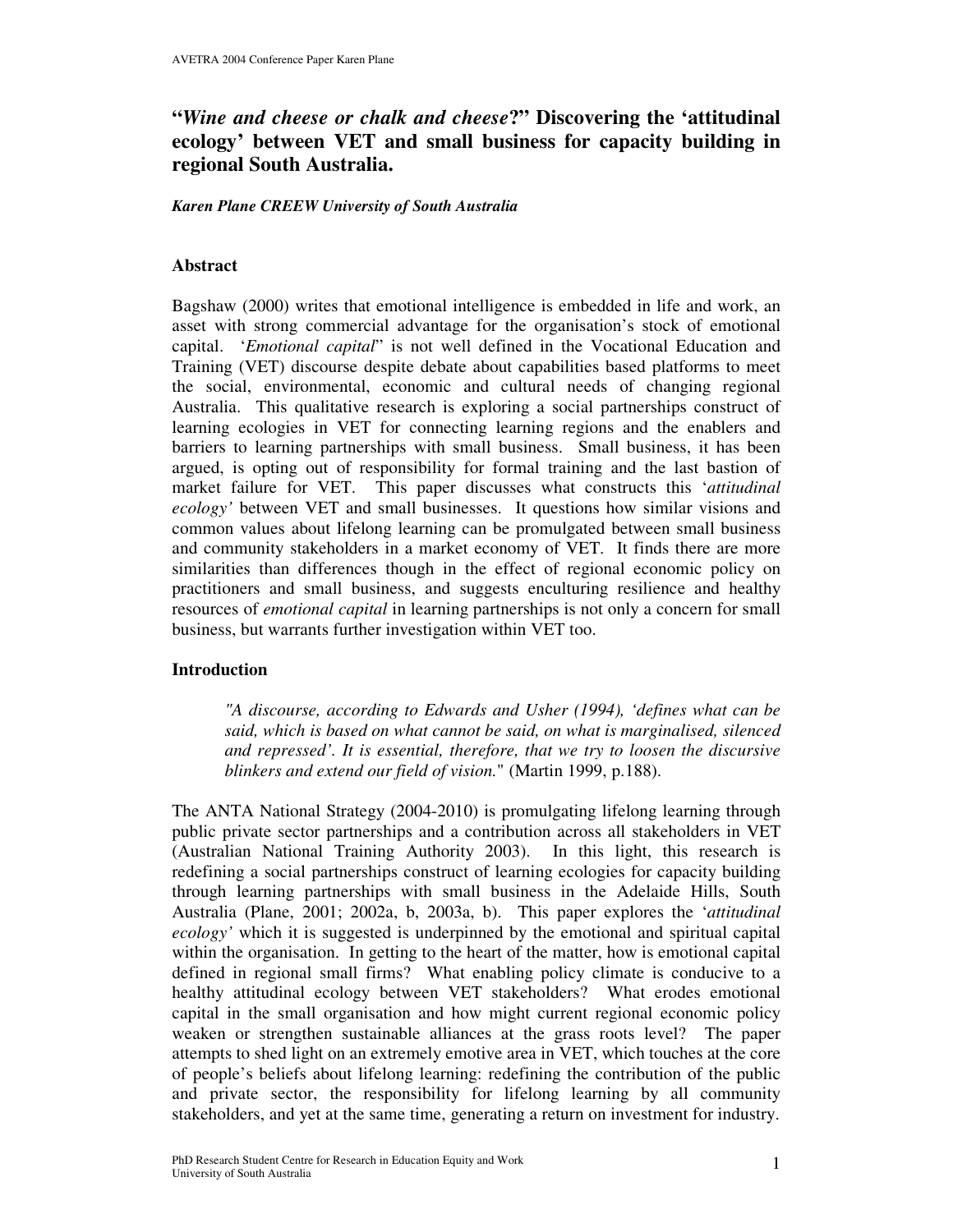### **The small firm in regional Australia - losing resilience under market reform?**

It is topical in the VET discourse to discuss generic competencies or 'soft skills' to equip workers with a broad based portfolio of transferable capabilities for embracing lifelong learning and the world of work (Unesco and ILO, 2002, OECD 2002; Australian Chamber of Commerce and the Business Council of Australia, 2002; Curtis and Mckenzie 2003, Department for Employment, Training and Further Education 2003). Falk and Smith (2003, p 6) find generic skills however, are only as useful as contextual knowledge of the environment and a key leadership capability in VET is alliance building. The nature of VET partnerships have been discussed by Falk and Smith, (2003), Kilpatrick and Guenther, (2003); Falk and Kilpatrick (2002) and small firm participation in VET or lack of, by Smith and Billet, (2003), Billett, (2003, 2001); Cully, (2002), Hall, Buchanan and Considine (2002), Kearns, (2001, 2002). That contribution however, is debated mostly in the economic rationalist paradigm; a supply and demand market generating a return on investment for the firm. Culkin and Smith (2000, p 149) argue any interventionist policy which does not consider the personality and complexities of the small firm decision maker in context, will always be in exile. For the National Training Strategy Leary (2003, p.20) states training packages may not suit the small business environment and Chappell *et al* (2003, p.23) call for a greater understanding of contextualisation in small firms who are '*often unimpressed with the content'.* There is a gap in defining leadership attributes for VET partnerships with small firms; whilst the competencies expected of employees are often debated, the capabilities base of the stakeholders outside VET remains in question. There is little critique too of the extent of 'soft skills' used in the small firm context, as a capability for a learning workplace conducive to lifelong learning and workforce development.

But are small businesses losing their stakehold in VET and regional Australia and how might this impact on learning partnerships for the long term? Florida (2002) warns what is evolving globally is a two tier society: a knowledge creative class and a class of in service workers- not always low paid, but in servitude to the knowledge class. Pusey (2003) argues middle Australia is polarising and the two groups that have lost the most from the downside of market reform are small business and the low income earners (Pusey, p 32, 33.). Nosworthy (2004, p.10) writes current State policy is not assisting small firms in any way and they are being left to their own devices. Cheers *et al* (2002) find some industries have 'won out' over others in economic restructuring and not everyone gains from economic growth. Industry development in the regions can be patchy, and tends to benefit those already reaping the rewards. The market discourse of productivity and performance may be creating a chasm for small business in regional Australia, between those who can benefit from the high skilled, in demand, profitable end of the market to those in the traditional, but still very necessary service end of the market who cannot. Cope (2003) writes that financial success in the firm is closely linked to the entrepreneur's emotional well being. A key concern for VET is that an already stretched community of emotionally battle scarred, small business stakeholders may not see learning partnerships as essential. It is perhaps not surprising that Billett (2001) writes encouraging participation by small business in formal VET is a '*hard ask'.* But first there is a need to address the wider panorama against which the players in the regions are performing, and to understand the complex, kaleidoscopic dynamics of the economic climate in which the stakeholders operate, and enablers and barriers to the learning partnerships process.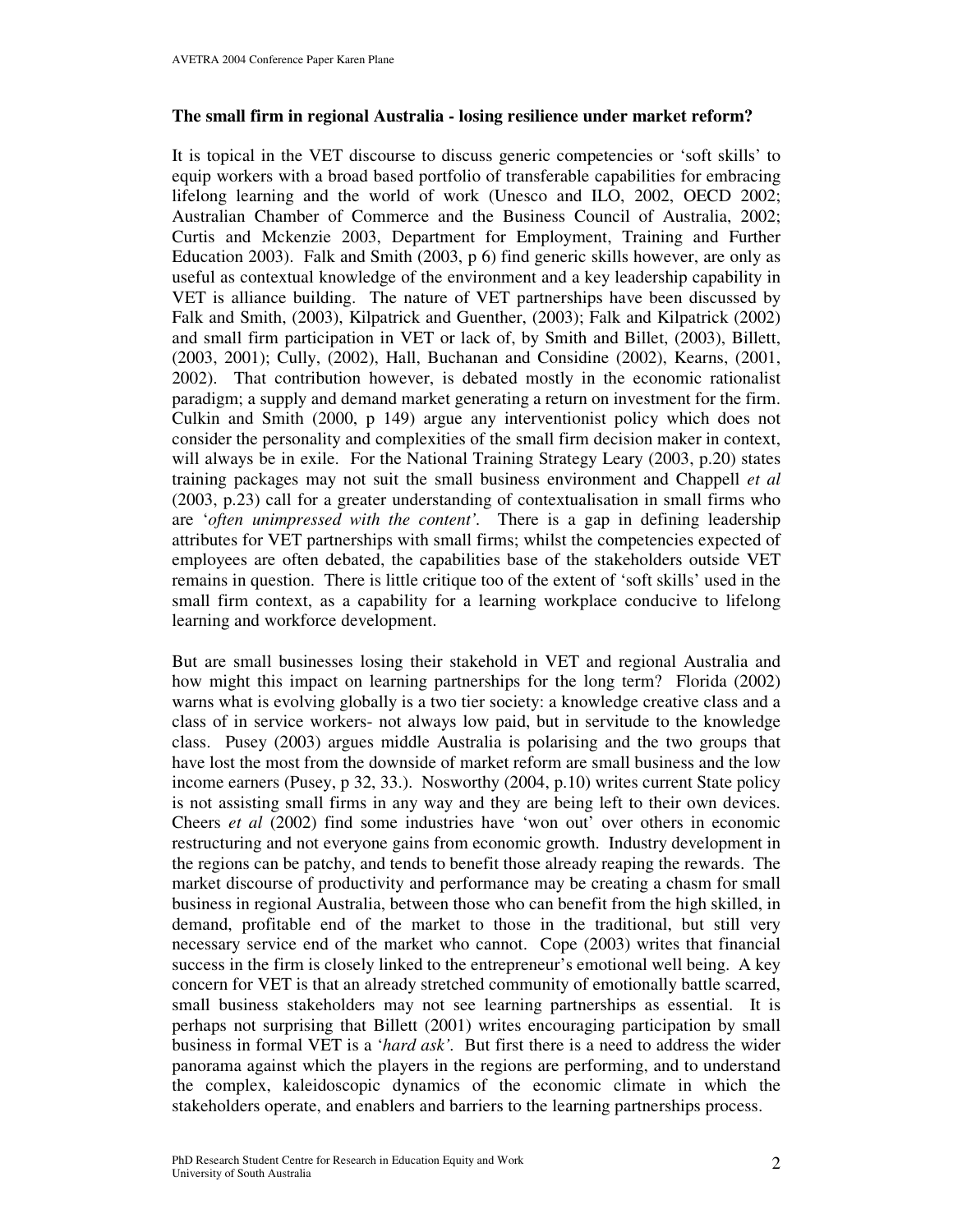### **Learning partnerships and governance in the regions: the big picture view?**

One of the challenges for a policy of lifelong learning (Longworth, 2003) and VET governance is managing the diverse and often competing interests of the stakeholders. At a global level, the OECD, (2002, 2000; 1996.) and Unesco, ILO (2002) have set an optimistic policy agenda for capacity building to resource lifelong learning and workforce development for the future. Brandsmaa and Noonan (2000) premise we are witnessing a sea change in VET globally from centralised to decentralised services and provision. The extent to which that policy is administered functionally, that is partially by the regions, with central jurisdiction or alternatively territorially, fully managed at the local level, being the subject of much debate. In the UK Lucas (2000) has argued a learning community is incompatible with a market economy of VET. Those questioning the dominant centralist, neoclassic paradigms and individualisation in the policy discourses argue rapid economic change and restructuring is outpacing strategic social policy making. They berate the rhetoric of "structural adjustments" and the language of economies of scale and neoclassic dominance of the market. The Centre for Public Services UK (2003) call for a radical shift in the policy debate from the market being the '*all knowing the tail'* that wags the social policy dog to a collaborative, stakeholder model of social partnerships for decision making for policy in the regions. There is a tendency though for Australia to willingly adopt overseas policy without understanding its application in the local context. Social policy critics argue an over zealous push for partnerships and privatisation, along with a diminished social responsibility by government and business, is widening the gap in Australian society and hollowing out the middle (Spoehr, 1998, Pusey, 2003, Cully 2002, Hall, Buchanan and Considine 2002, Edgar, 2001, Encel 2000). What is resulting is a loss of social capital, increasing binaries in the community and between regions, and a polarising society (Cully, 2003, Argy 2003, Pusey 2003.).

At the regional level Beer, Maude and Pritchard (2003, p. 29, 36) state the outer urban regions of our capital cities have been ignored by government. In the push for 'new regionalism" local bodies are being abrogated of real decision making and are mostly, very small organisations and poorly resourced (Beer and Maude, 2002; Carson and Wadham, 2001). Capacity building, they contend, is a policy which is often without systematic support and only one strategy for regional development and should not be seen as a replacement for regional base funding. While there are those advocating a devolved system of governance to the regions, Edgar (2001) argues policy cannot be relegated entirely to the localities because of the need for a balance of central and local decision making to maintain a democratic playing field. Like Pusey, (2003), he warns of the effect of two decades of neo liberal reforms in Australia, and not decentralising all governance to the regions, because of inherent parochialism and that: "*Too much of the literature about community, about civil society, about social capital and participatory democracy, is sentimental pap, ignoring the reality that groups have competing interests and can get very nasty."* (Edgar, 2001, page xvi). Cheers *et al* (2002) argue to move forward there is the need to work towards collaborative goals in regional development and local politics has to take a back seat to the wider common good. A significant question then for a social partnerships model of VET is how conducive is the VET and small business workplace culture to alliance building and cross sectoral learning partners? What emotional attributes are necessary in the leaders in the community and how might VET policy weaken or strengthen sustainable alliances at the grass roots level?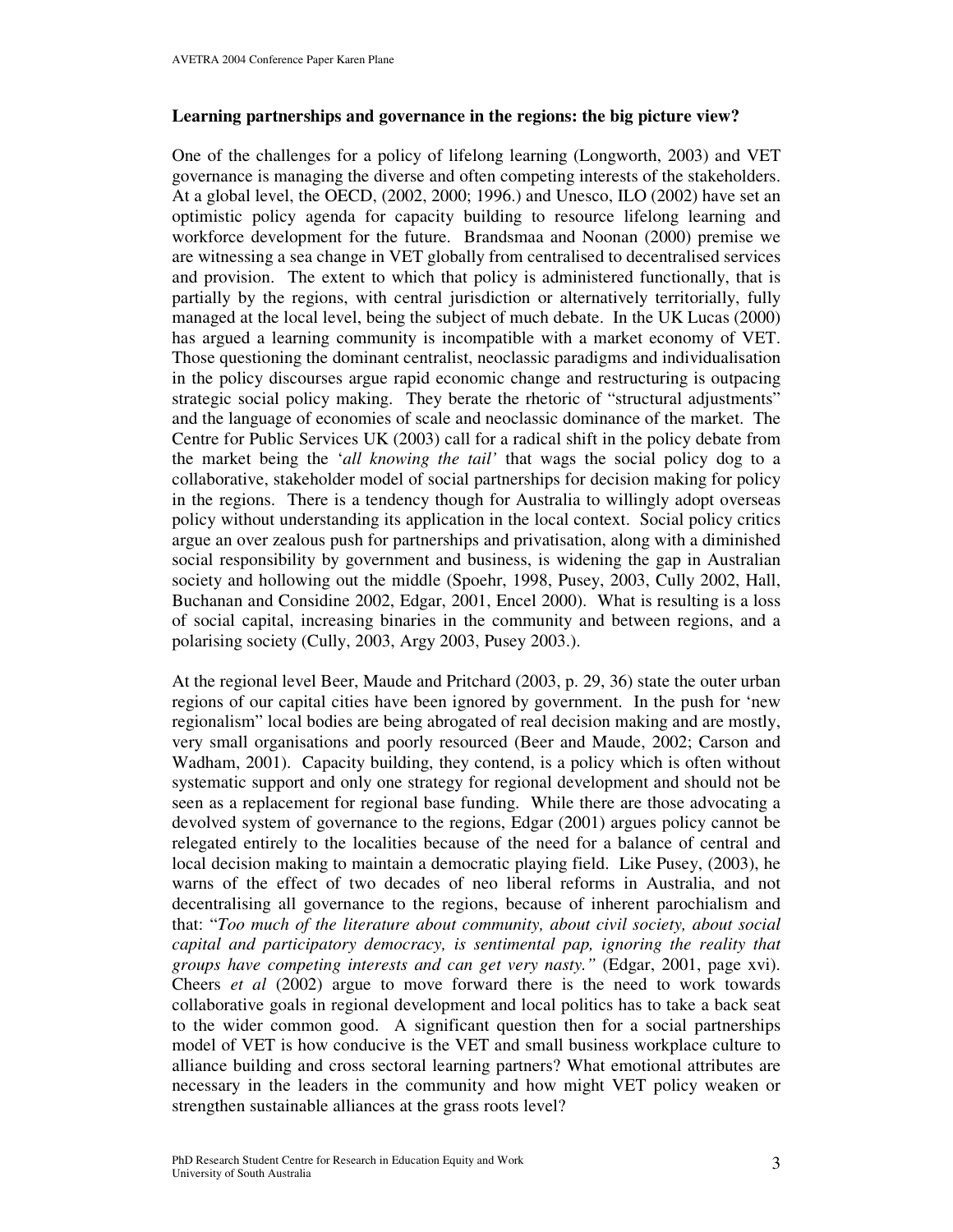### **Leadership, VET partnerships and emotional capital?**

One does not gain popularity in either the 'survival of the fittest' world of small business, or cost benefit analysis world of corporate VET for debating intangibles such as '*emotional capital'* (Thomson 1998) and their value to the newly endorsed National Strategy. Emotional intelligence capability though is another alternative bottom line for VET, which Thomson (1998) argues the organisation ignores at its peril. Goleman (2003, p20, 23) too, warns a lack of soft skills in leaders in the workplace has hard consequences*.* Bagshaw (2000) writes that emotional intelligence is embedded in life and work, and an asset with strong commercial advantage for the organisation's stock of emotional capital. Healthy businesses mean a healthy community, yet emotional intelligence (Bagshaw 2000, Goleman, 2003, 2003; Mathews, Zeidner and Roberts, 2002) is not cited often in the VET literature despite the need for capabilities based platforms to meet the social, environmental, economic and cultural needs of changing regional Australia. Falk and Smith (2003) and Hager, Crowley and Melville (2003) find generic skills are highly context specific, and vary across organisations. Goleman, Boyatzis and McKee (2002, p 21) studied the capabilities of dissonant and resonant leaders and their effect on the workplace. Dissonant leaders create an environment where people feel emotionally discordant. Resonant leaders are passionate and enthusiastic, attuned to people's feelings and may be more likely to invest in people. Falk (1998) has called for 'situated leadership' in regional communities where there is a *"growing recognition solutions must be armed with both economic and social measures"* (Falk 1998, p2). He writes of the need for knowledge resources and identity resources, the latter being- *the willingness of people to work for the common good of the community*. But to do that it is argued, organisations need high levels of resilience and emotional capital.

Culkin and Smith (2000, p148) state the heart of any leadership and small business decision making is with the owner manager. Entrepreneurial learning according to Rae and Carswell (2001, p150) is closely tied to their self efficacy, self confidence, personal belief and achievement. According to Cope (2003) understanding entrepreneurial learning needs to include the learning events and lived experiences of the small firm owner. Whilst dismissed as another populist, management fad by some, emotional intelligence is mostly discussed in the larger organisational context (Bagshaw, 2000; Goleman, 2003, 2002, 1998, 1995, Guthrie and Callan 2002.) Imel (2003) defines it as the "*the ability to process, understand and use emotions effectively*". Illeris (2002) states human emotions play a complex role in the assimilation and accommodation of learning; which comprises of cognitive, social and emotional components each interrelated and contextualised. The Antidote Campaign for Emotional Literacy (2003) state '*emotional literacy'* constructs a bridge between cognition and affective learning conducive to empowerment, personal capacity and self efficacy. Termed also '*emotional capital'* (Thomson 1998) these soft skills are essential leadership qualities in the workplace (Goleman 1995, 1998, Goleman, Boyatzis and McKee 2002). Goleman (2003) argues for eighteen key competencies of emotional intelligence in the workplace, including self awareness, self management, social awareness and relationship management. Although there is contention in the literature as to the unsubstantiated benefits to improved workplace performance, (Matthews, Zeidner, and Roberts, 2002), proponents of emotional intelligence argue EQ it is more integral to workplace function, learning and success than IQ. It might also be essential for cross sectoral sustainable learning partnerships.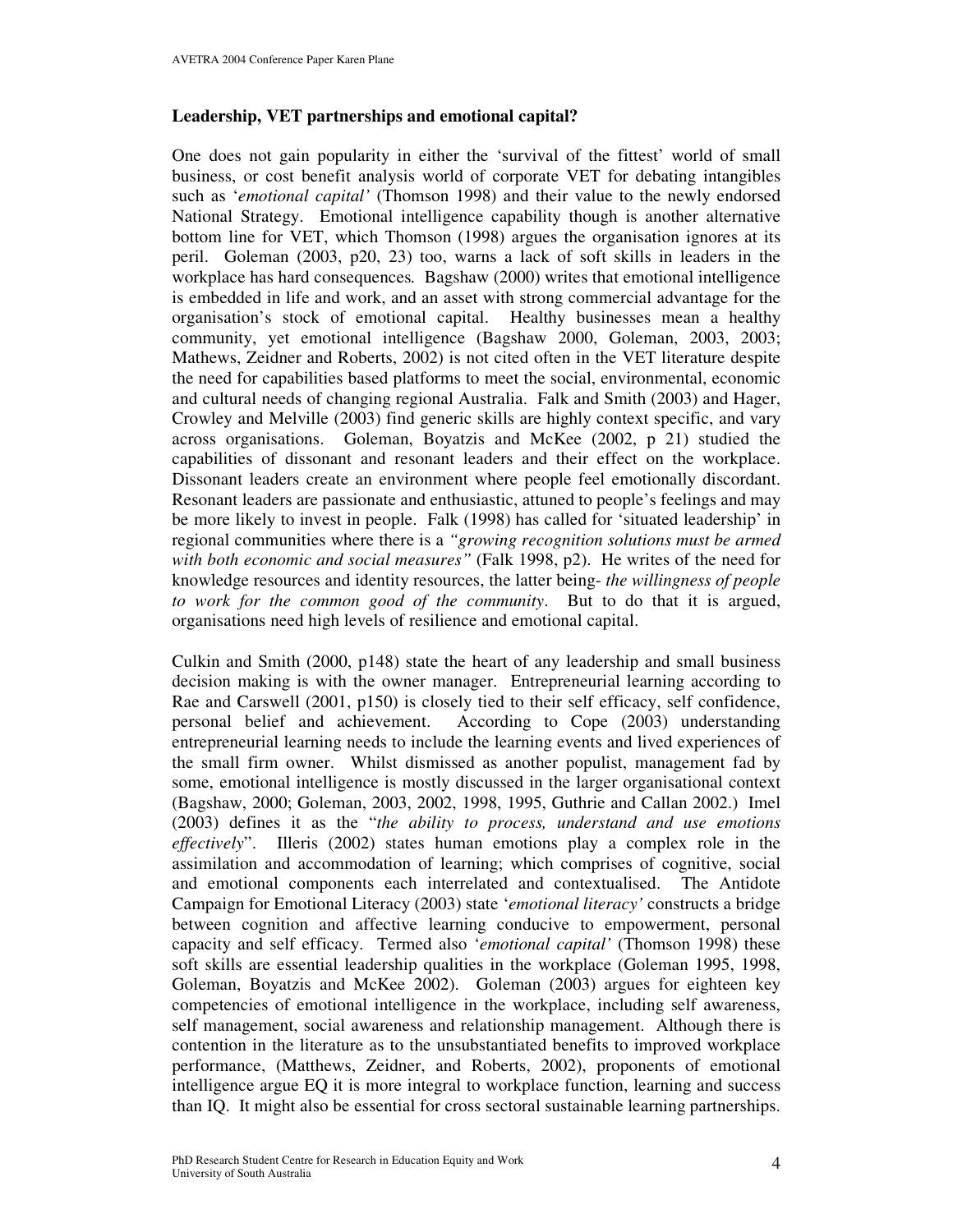### **Research methodology**

The research is adopting qualitative techniques of appreciative enquiry and asset mapping (Kenyon and Black et al. 2001; Kretzmann and McKnight 1993) with semi structured interviews, with practitioners and small business (Piantinida and Garman 1999; Guba and Lincoln 1989, Rubin and Rubin, 1995.). Small business is defined as the owner managed small (6-19 employees) or micro workplace (1-5 employees) respectively. Approximately a hundred cross sectoral interviews have been undertaken to date. The researcher has adopted what Rubin and Rubin (1995) term '*conversational partners'* as interview style, to be a least intrusive as possible to all parties. Any case study analysis has limitations, but it may offer new interpretations on community capacity building with VET. Below are the questions which have attempted to 'dis-cover' how practitioners and small business '*feel*' about learning partnerships and the attitudinal ecology that exists between them.

### **Practitioners:**

- *1. What experiences do you have of working with the small business community?*
- *2. Are there challenges in developing learning partnerships with the small business?*
- *3. What qualities do the partners need? What makes a successful learning partnership?*
- *4. Does learning equate with success for small business?*

### **Small business:**

- *1. What do you enjoy about being in small business? What is the most difficult thing about being in small business?*
- *2. What do you think the community finds the hardest to understand about small business?*
- *3. What makes a successful partnership? What qualities do the partners need?*
- *4. Does learning equate with the success of the firm?*

## **Findings practitioners:**

There are successful partnerships with small firms although informally and non formally within the community, VET in Schools, environmental groups, and traineeships. Extending VET to others is problematic though and some voiced frustration with the small business community. Practitioners are stretched in meeting the needs of a high growth region and for some, small business and its learning are clearly not part of their mandate. They expressed a willingness to reach out to the small business community, but often lacked the resources to extend outside their organisation. Small business owners might not want to pay for fee for service courses or participate, and provision needed to be carefully tailored. "*A business reflects its owner"* said one, and "*you can tell a well run business the moment you walk through the door".* A propensity towards learning may be a prerequisite for this success, and a willingness to train people and put business processes into place. When asked if learning equated with success several said: "*Yes',* but this could be a simplistic analysis though, and there were more variables that impact on success than learning per se. Another though spoke of 'two tiers' of small businesses: the successful,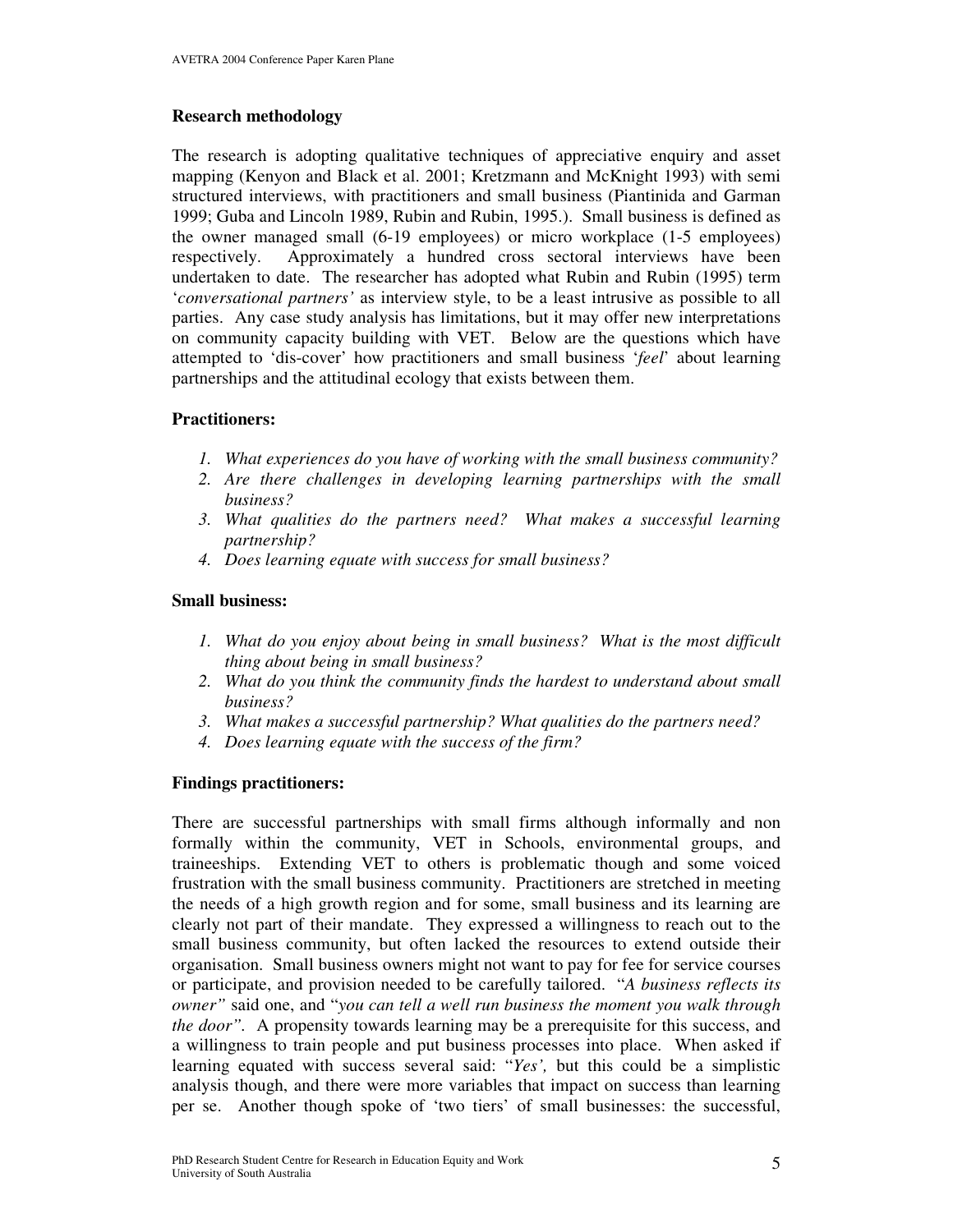visionary fliers at one end of the spectrum, and those '*grinding away*", struggling to cope at the other. Because owners '*are'* the embodiment of the business, mentors had to be very skilled in intervening, to suggest and encourage. They said raising self esteem and encouraging owners to value what they know can be important in groups. This self efficacy in learning might affect encouraging formal and informal learning in others. But with participation in formal learning: "*You can lead a horse to waterbut you can't make them drink*' said one. Other businesses don't always feel comfortable and *'confident about training other people'.* Another spoke of times when employers had to commit to formal training and: "*I don't think there is a great level of training and education going on in the workplace*". But VET can also be rigid for small business and incentives for formal training are '*just too low'.*

When asked about concerns for small business alliances, it appears the tough side of economic reform can bring out the worst side of the small business personality. Whilst practitioners spoke of partnerships, altruism and philanthropy and professionalism in small business operators, at the other end of the continuum were the self interested and only concerned with '*What's in it for me*". They felt for most businesses the preoccupation would be with just surviving. Market pressures may mean some feel that a course offered has to be for them alone. One said: "*They think, if I give you any information you will use it against me,* and "*they don't trust anyone and quite frankly, I can't blame them*". They had seen incidences of businesses undermining each others success, withholding essential information, which may be of benefit to the business down the street or across the paddock. Participation is not across the board: "*They won't go to meetings up here"* one said, and when they do arrive, they are aggressive, suggesting negative emotions have been simmering for a while. Another was disappointed at their lack of sensitivity to the needs of young people and emotional investment in new workers. There were some that practitioners thought quite honestly the region would be better off without: "*we need to get rid of the shonky operators"* said one. Although competition is healthy, one said, too much becomes a "*downward spiral*" for everyone concerned.

There was also a range of 'emotional capital' in practitioners too. Some are very positive about the region and like the successful small businesses, had highly sophisticated networks in their industry they could call for assistance or advice. Others were just as jaded, tired, and disillusioned with current policy. Regional practitioners were the most helpful, talking at length on issues of concern and though stretched, giving freely of their time. Some found reports or advised of where to go for papers or information or who to talk to next, particular people that might give more insight and understanding. But in a few cases, the dark side of economic reform appears to bring out the dark side of human nature in practitioners. As with all workplace cultures, there were those who were protective of their turf patch and power base, and showed reluctance to answer questions, or offer information. Not surprisingly they did not suggest who to listen to next. Others articulated the workplace culture did not fit their core values at times, suggesting a source of tension and role strain. One was troubled by competitiveness and a possible loss of quality: "*I am sure that a commitment to excellence disappears*". Another spoke of policy and its effect on individual wellbeing. "*Band aid'* measures are more expensive to '*mop up'* they said, than policy being right in the first place. Several spoke of a "*policy vacuum*"- a sad reflection on the workplace culture for developing partnerships with stakeholders outside VET, and who perhaps don't really understand it.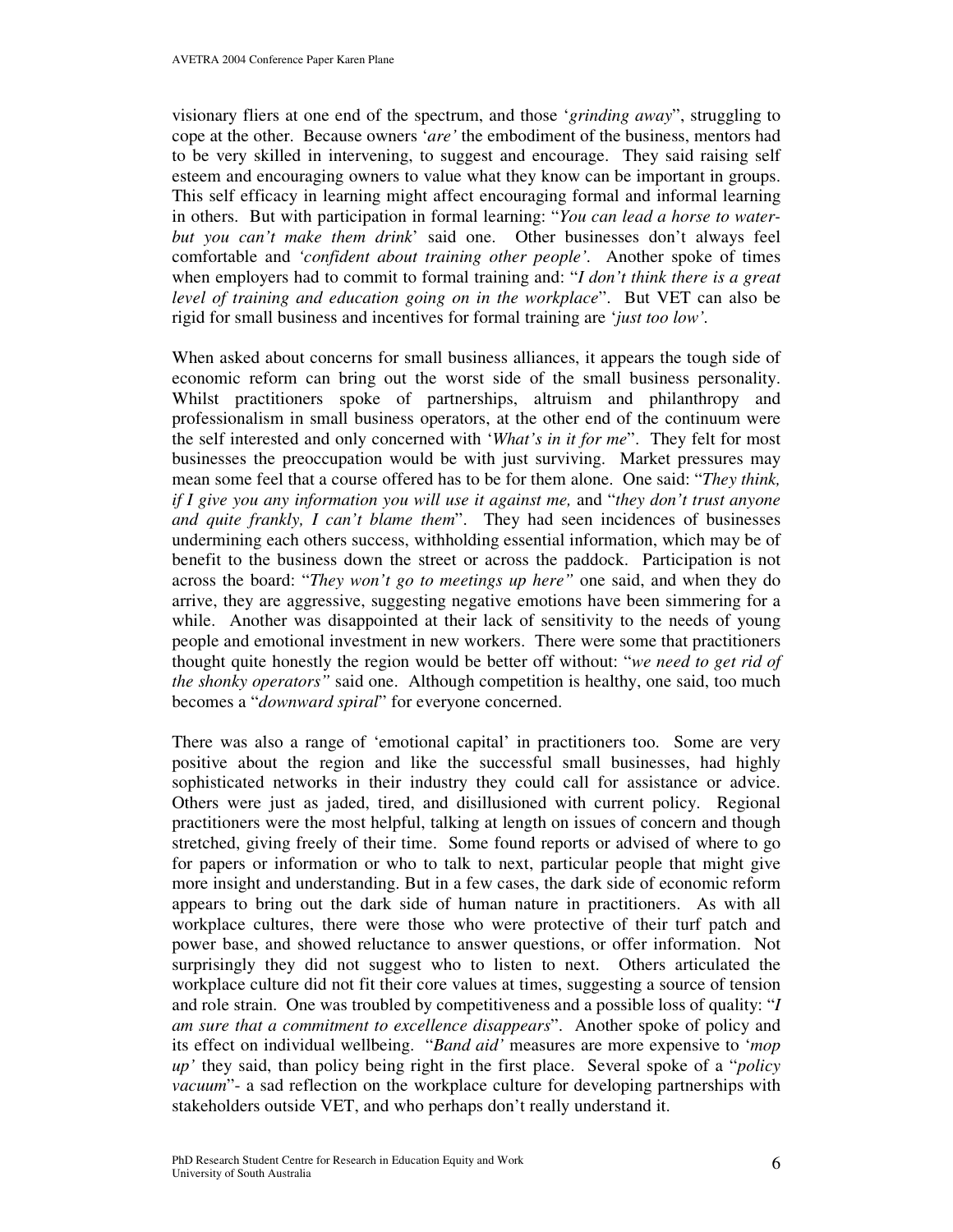### **Findings small business:**

'Below stairs', small business people at the regional level are 'beavering away', working long days and most pretty oblivious to what is happening in the VET sector. One owner operator, with experience of both cultures: VET and small business said: "*It's just two different worlds*", but it is a world which is just as competitive, isolating, all encompassing, taking their emotional energy and at times, all their patience. There were interesting responses to what they thought the community found the hardest to understand about being in small business. Not only maintaining healthy internal relationships with staff, but working with the general public was mentioned often and the intensity of that relationship. Some spoke of '*training*' customers to be better customers, and the time it took to cultivate trust. '*It's hard for an honest business*" said one because: "*They don't think you are telling the truth",* suggesting that ethical standards in business vary widely. The perception of the general public too was their success they said, was not attributed to hard work, but *"luck, not effort".* One emphasised the hours they work in the firm as if the common view is very different. In most cases taking any time off is problematic and: "*that you have to realise anything you do outside the business takes away from it*". As with practitioners, the emotional capital in small firms varied from very high at one end of the spectrum to very low. Some small businesses talked about their profile in the community. One had previously held a high position in government, but now felt the common perception of her 'status' in the community was that "*she just cooked chips*". Some believed other firms were performing better than they were financially, so professional jealousy reared its head at times. They spoke of a demanding public, always expecting discounts and said "*I think there are some people who never intend to pay for anything*". As Cope (2003) has argued, it appears healthy economic capital in the firm is closely linked to emotional wellbeing. Not being worth what you think you should be worth in the market place may lower self esteem and emotional capital.

When asked what was the hardest thing about running a small firm they said managing stress levels and health, risk management, insurance issues and business survival, ethics and quality, were daily 'worries'. There is evidence 'top downness' and accountability falls heavily on the small organisation. Like the practitioners, increasing paperwork to meet regulatory needs had put hours on their already long working week. Some were employing people to do administration to take the overload off the firm- but others could not afford to do so. On one level they are being overregulated out of the market place, but on another level they felt insurance, price undercutting concerns, and fair trading issues are not being regulated enough by government. Like Pusey (2003) found, there were high levels of anger in some. Fiercely independent, they didn't want intervention, but at the same time there was little faith that policy would improve the current economic climate for small business at the local level. Again, like practitioners, market pressures meant at times they felt they had to behave in a way which went against core values. A health professional spoke of the role strain in meeting the ongoing needs of clients and balancing the financial constraints of the business. Another talked of her spiritual commitment and social contribution to the community, but at the same time: "*I can't let them send me bankrupt*". For some there was feeling of no sense of community and others were struggling to keep pace with changes in the economy in the region. Learning may contribute to small firm success, they said- but there were many external factors that impacted on them which were outside their control, and not possible to predict.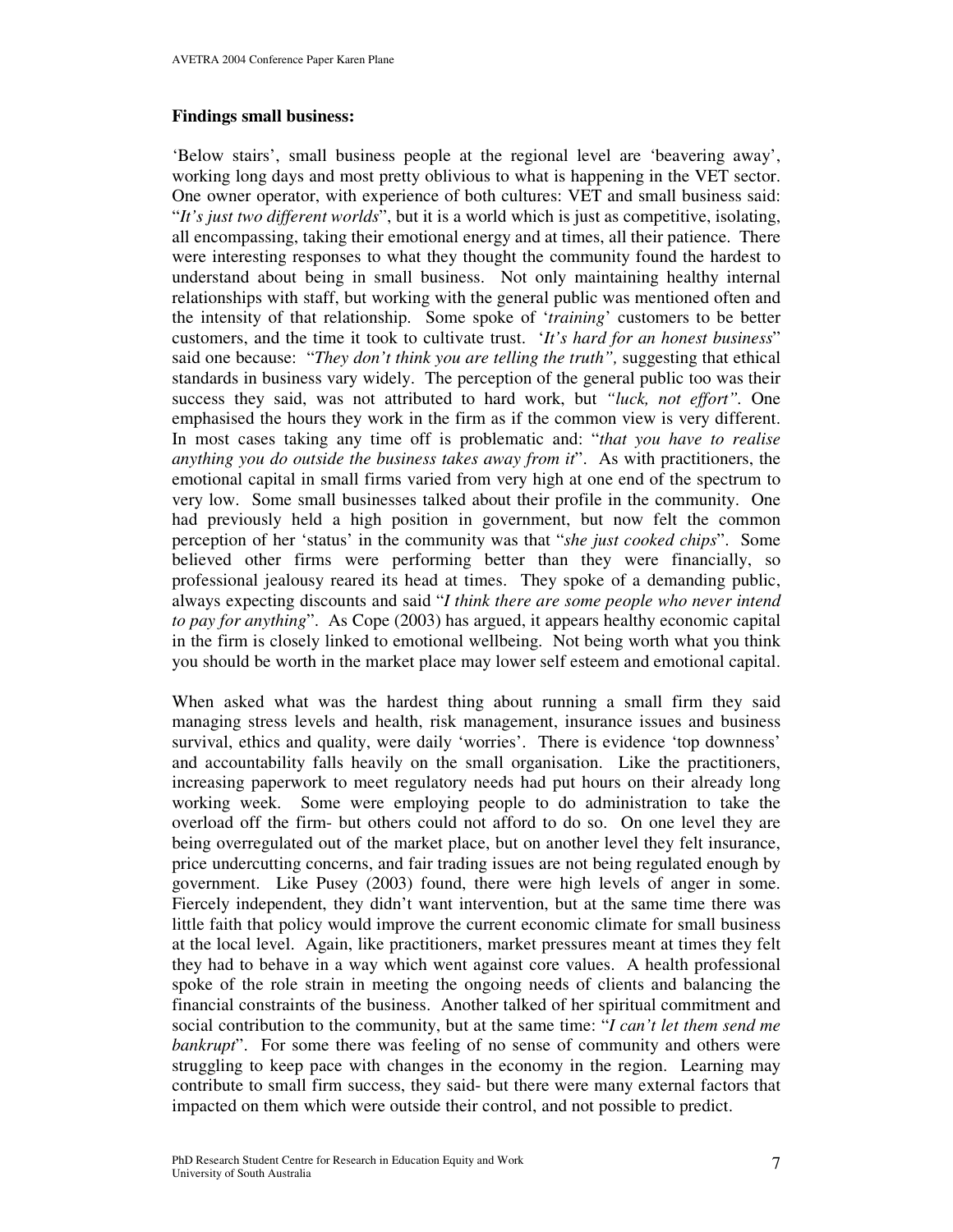But when asked what they enjoyed, many were so enthusiastic and passionate about their product, their service, their business and it place in the context of the 'Hills'. They loved the self management, autonomy, independence, doing the hours they wanted to. Owners liked working with people and had high standards of customer service. One said: "*You have to love what you are doing or it is just a chore".* They talked of the importance of business ethics and satisfying customer needs, but also the knowledge base needed to do this successfully, which was not easily transferable to others. These small business people believed the community valued what they do and appreciated their business, the local commercial and social relationships. Others spoke of their role in customer education, giving advice, information, or filling a gap or need in administrative services that used to be filled by government, and they felt they were appreciated by the community. There are successful clusters and one spoke of how effective it had been for her particular industry. Business owner's have to be prepared to change, she said, and to let go of old ways of learning and thinking about managing a small business. But another said "*there is a clear need for more networks up here"* for small business to support each other, but felt the '*old school'* culture between firms in the region worked against building rapport. Skilled regional facilitators in capacity building were integral for building this collaboration. One, when asked about a project designed to enculture business community partnerships, stated it was: "*The ones who valued their skills and felt they had something to offer that contributed the most."* Another was concerned though about small firms picking up this tab, and adopting community concerns the community itself had abandoned, suggesting like practitioners had said, that the social fabric of the region is changing.

### **What are the enablers for sustainable learning partnerships?**

So what works for capacity building and collaboration across the sectors? Below are the attributes both groups mentioned for partnerships to be sustainable and may define high emotional capital and a healthy attitudinal ecology:

- Love for learning, and passion for the business/organisation
- Open to change, capability of unlearning, using new ideas, new approaches
- Humility, an open mind, be willing to listen
- Very professional in their approach, honesty, integrity is paramount
- Very high standards, very committed to the organisation
- Know where the knowledge gaps are, where their weaknesses are
- Confident enough to admit fault and don't know it all-willing to learn
- Excellent social networks. High in social capital
- Being prepared to forge links with mentors, young and old
- Are passionate, likely to liaise with positive people
- Willingness to participate- might be already members of community groups
- Positive attitude towards learning, Are 'doers', and invest in people
- Regioncentric- TBL concerns very high
- Customer service is very important and central
- Are very satisfied to see other businesses/ providers succeed
- Happy to promote the collective common good
- Like to cluster, they have seen the benefits in clustering
- Like people- excellent people skills
- Like each other and love the business/industry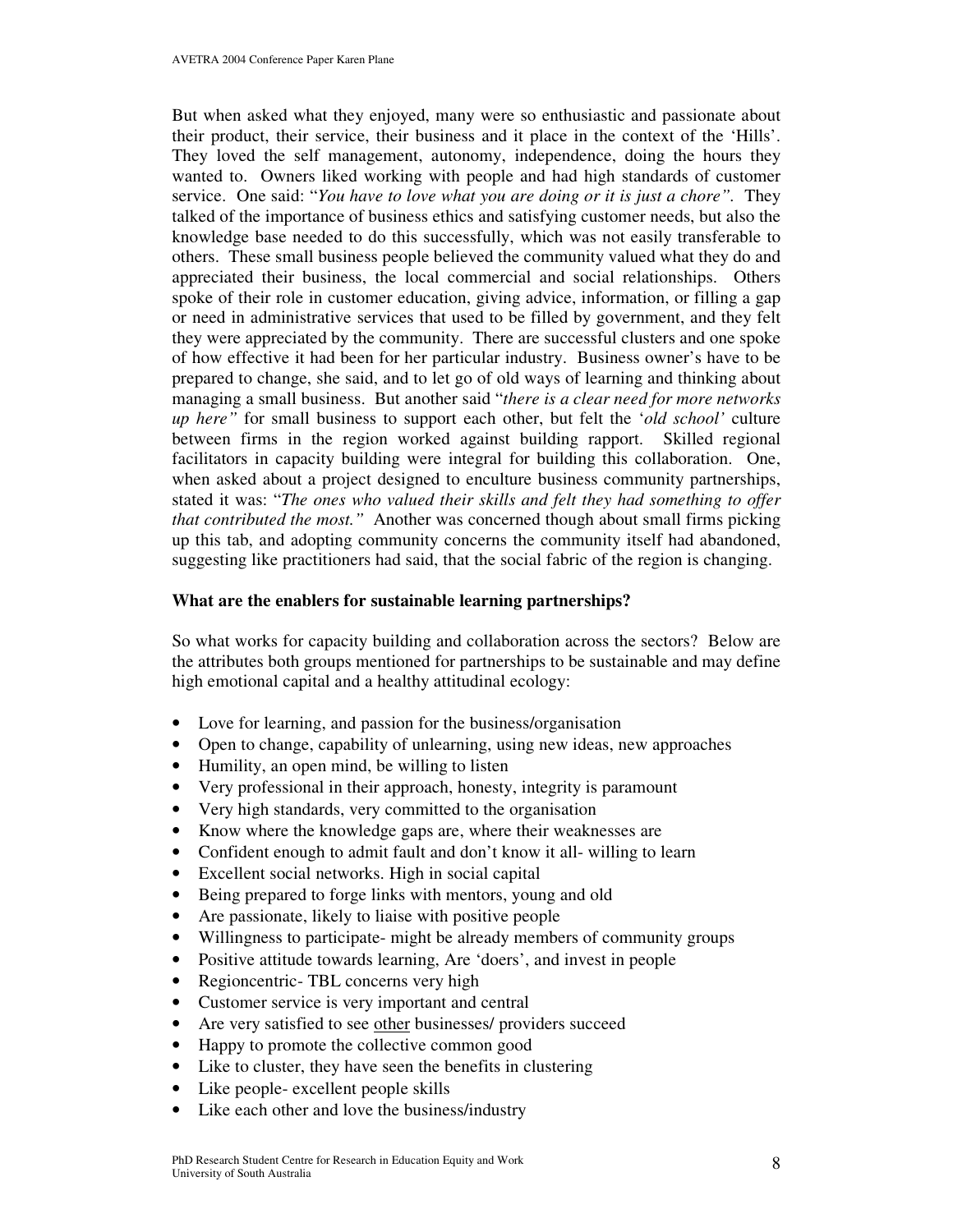- Have common visions and empathy, common aims they respect
- Be willing to pool resources and share information for mutual benefit
- Both need an ethical commitment to training/learning in whatever capacity
- A central point is mutual consideration and building trust for both groups
- A real understanding of the pressures of each others workplace

### **Enculturing resilience for the future learning partnerships in VET?**

In summary, there are more similarities than differences in the effects of current economic policy on practitioners and small business. Working towards a big picture view for strategic learning partnerships however, is being undermined by the short term, 'ad hoc' competitive climate in VET in the regions. Enculturing resonant leaders, resilience and emotional capital are not just of concern for small firms, but within VET too. Emotionally literate capacity builders with grounded experience of both cultures are needed to develop local partnerships at the grass roots level. Though overtly practitioners are promulgating alliances, covertly they are hamstrung by the policy climate and focussing on survival, resource poor for working outside their organisation. The other side of the canvass suggests for small business, there is more to encouraging participation in VET than just the economics and a return on investment. Emotional capital in small firms can be eroded by both internal and external factors and a lack of other 'capitals'. This is exacerbated by the work overload and increased regulation, little real input into regional economic policy, no workforce development standards for valuing small firms in lifelong learning and lack of collective voice in the regions. For small business and learning partnerships it appears is not just a case of 'you value what you pay for', but if you are valued by VET and your community you will ultimately pay for, and contribute to more.

#### **Conclusion**

This paper has discussed what constructs the '*attitudinal ecology'* between VET and small business in the Adelaide Hills, South Australia. It finds a range of emotional capital in small firms and practitioners and the 'survival of the fittest' policy climate may not be that conducive to promulgating partnerships across the sectors. Whilst there is a need for research to define emotional intelligence as a theoretical construct in the small workplace and its effect on workplace performance, this paper suggests that like Pusey (2003) found small business and VET is polarising. The knowledge powerful are winning out, but for others, the price of 'structural readjustments' to practitioners and small business in regional, middle Australia may be too high. How this impacts on VET governance, developing learning partnerships and connecting learning regions in Australia and around the globe, is worthy of further research.

#### **BIBLIOGRAPHY**

Antidote Campaign for Emotional Literacy. (2003). *The Emotional Literacy Handbook. Promoting whole school strategies.* London: David Fulton Publishers, p 1, 16.

Argy, Fred. (2003). *Where to From Here? Australian egalitarianism under threat*. Crows Nest: Allen and Unwin.

Australian Chamber of Commerce and the Business Council of Australia. (2002). *Employability Skills for the Future.* Canberra: Commonwealth Government of Australia.

Australian National Training Authority. (2003) *Endorsed National Strategy* (2004-2010). Queensland: ANTA.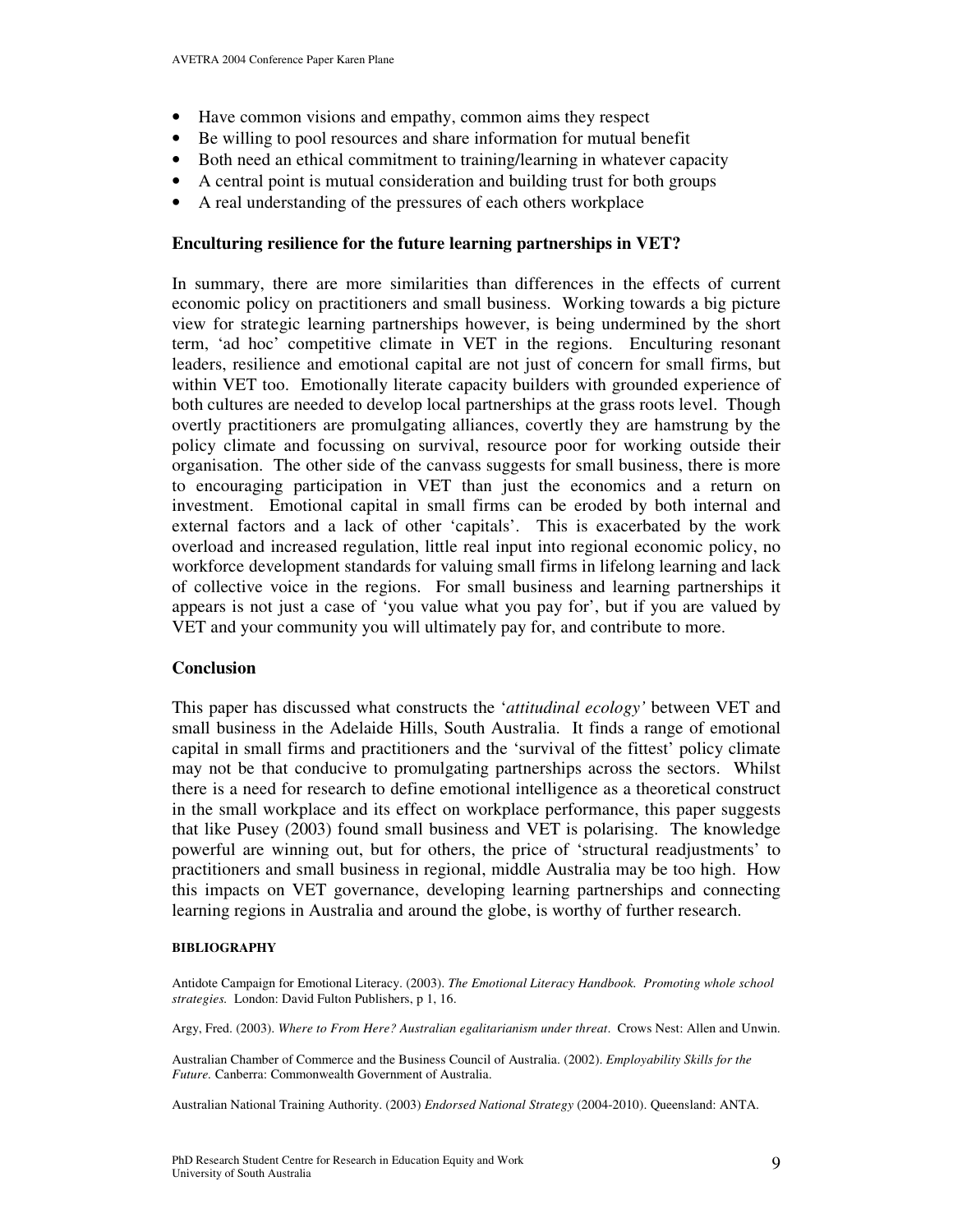Bagshaw, Mike. (2000). "Emotional intelligence-training people to be affective so they can be effective". *Industrial and Commercial Training,* 32:2, 61-65.

Beer, Andrew, Maude, Alaric and Pritchard, Bill. (2003). *Developing Australia's Regions: theory and practice.* Sydney: UNSW Press, p 15.

Beer, Andrew, Maude Alaric. (2002). *Local and Regional Economic Development Agencies in Australia.* Report Prepared for the Local Government Association of South Australia. Adelaide: Flinders University.

Billett, Stephen. (2003). How small business learnt about the goods and services tax. Lessons for vocational education and *training.* Adelaide: NCVER.

Billett, Stephen. (2001). 'Increasing small business participation in VET: a "hard ask".' *Education +Training,* 43: 8/9, 416- 425.

Brandsmaa, Jittie and Noonan, Richard. (2000). *Transforming the Public Provision of Training: Reorganisation of Privatisation? Long Term Changes in Sweden and the Netherlands. Discussion Dossier*. European Centre for the Development of Education and Training. Thessalonika, CEDEFOP.

Carson Edgar and Wadham, Jim (2001). *Regional Devolution, Contractualism and the Corporate Citizen.* Hawke Institute Working Paper Series No 12. Adelaide: University of South Australia.

Centre for Public Services. (2003). *Mortgaging Our Children's Future*. Sheffield: Centre for Public Services.

Chappell, Clive [et al] (2003). *High Level Review of Training Packages Phase 1 Report. An analysis of the current and future context in which Training Packages will need to operate.* Queensland: ANTA. p.23.

Cheers, Brian [et al]. (2002). *The Upper Spencer Gulf Common Purpose Group: A Model of Intra-regional Cooperation for Economic Development.* University of South Australia, Centre for Rural and Regional Development.

Cope, Jason (2003). "Entrepreneurial Learning and Critical Reflection. Discontinuous events as 'Triggers' for 'Higher Level' Learning. *Management Learning*, 34 (4):429-450.

Culkin, Nigel and Smith, David. (2000). "An emotional business: a guide to understanding the motivations of small business decision makers. *Qualitative Market Research: An International Journal,* 3:3,145-157, 149.

Cully, Mark (2002). *Employers contribution to training: how does Australia compare with overseas?* Discussion paper for the NCVER. Adelaide: National Institute of Labour Studies. Flinders University. p26.

Cully, Mark (2002) In. *Skills South Australia. Final Report of the Ministerial Skills Enquiry 2003* Adelaide: Department for Employment Training and Further Education. p26.

Curtis, David and McKenzie, Phillip. (2003). *Employability skills for Australian Industry. Literature Review and Framework for Development.* Report to Business Council of Australia and Australian Chamber of Commerce and Industry. Canberra: ACER, Commonwealth of Australia.

Department for Employment Training and Further Education (2003). *Skills South Australia. Final Report of the Ministerial Skills Enquiry*. Adelaide: Government of South Australia.

Edgar, Don. (2001) *The patchwork nation: rethinking government- re building community*. Pymble: NSW, Harper Collins, 'A Business Paradigm Shift', Chapter 5, and pages: pviii, xvi

Encel, Sol 2000. "Reflections on 'Partnership'*" Social Policy Research Centre Newsletter,* 78, 1,4,5.

Falk, Ian and Smith, Tony. (2003). *Leadership in vocational education and training. Leadership by design and not default.* Adelaide NCVER. p6, 14.

Falk Ian and Kilpatrick Sue (2002). "Lifecycles and leadership: partnerships for VET. *Making a World of Difference" 5 th Australian Vocational Education and Training Research Association. National Conference* 20-22 March 2002. www.avetra.org.au

Falk, Ian. (1998). "Situated Leadership. A New Community Leadership Model". *Research Paper Series* D2,1998. Tasmania: Centre for Research and Learning in Regional Australia, p2.

Goleman, Daniel. (2003). "Daniel Goleman looks beyond IQs to determine the emotional qualities that distinguish leaders" *BizEd.* September/October: 20, 23.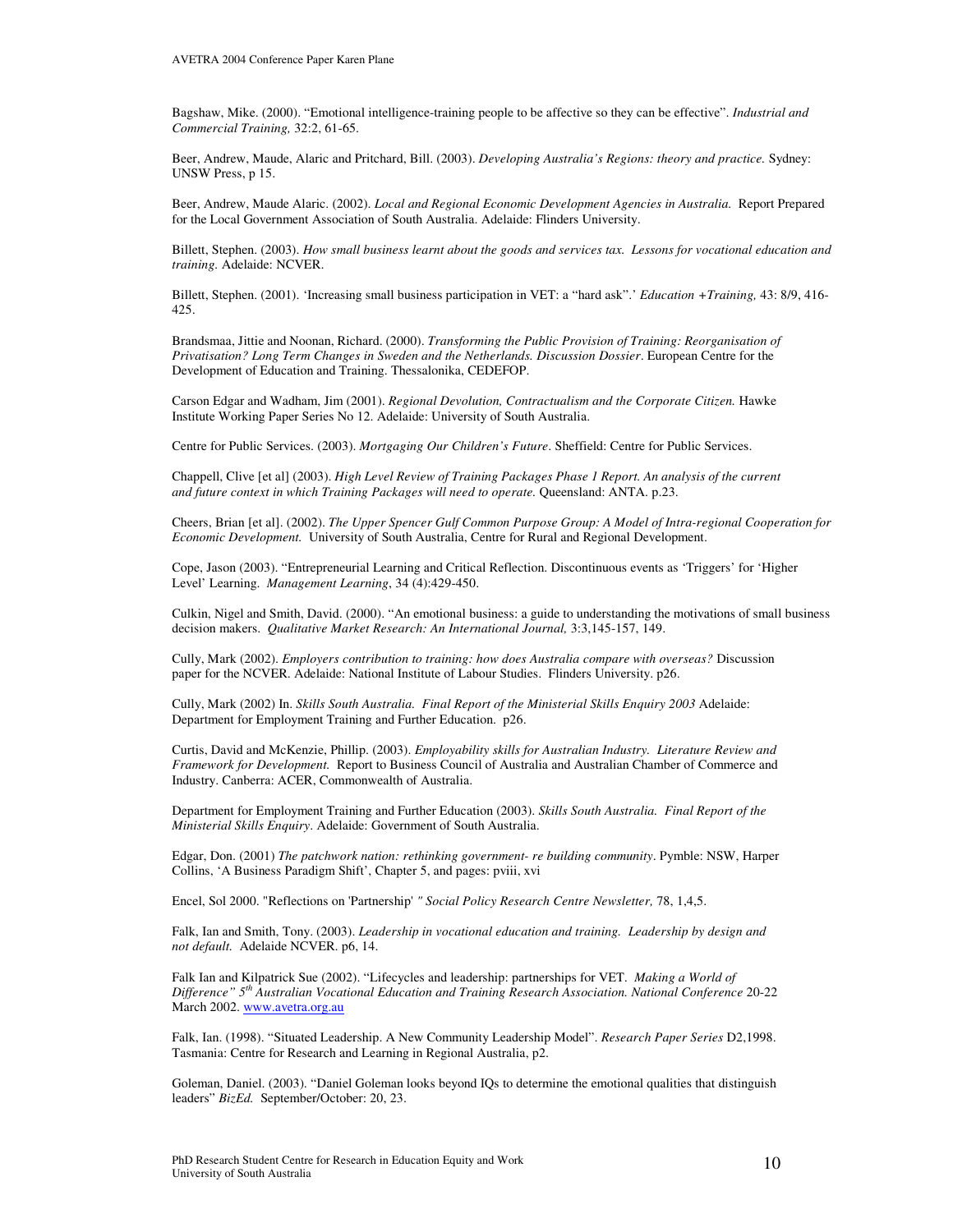Goleman, Daniel, Boyatzis, Richard and McKee, Annie. (2002). *Primal Leadership. Realizing the Power of Emotional Intelligence.* Boston: Harvard Business School Press. p. 21.

Goleman, Daniel. (1998). *Working with Emotional Intelligence.* London: Bloomsbury Press Ltd. p 32, 85.

Goleman, Daniel. (1995). *Emotional Intelligence.* New York: Bantam.

Guba, Egon and Lincoln, Yvonne. (1999). *Fourth Generation Evaluation*. Newbury Park: Sage Publications.

Guthrie, Hugh and Callan, Victor J. (2002). "Management and leadership in VET providers: The research and the capabilities that make for good managers". Paper presented at the *2 nd World Congress of Colleges and Polytechnics*, Melbourne Australia, 24-27, March 2002.

Hager, Paul, Crowley, Suzanne and Melville, Bernice. (2003) "Changing conceptions of training for evolving workplaces: the case of the Australian building and construction industry". *RCVET Working Paper 01-03*.p 6.

Hall, Richard, Buchanan , John and Considine, Gillian. (2002). "You value what you pay for*" Enhancing Employers Contributions to Skill Formation and Use*. A discussion paper for the Dusseldorp Skills Forum. Ultimo, NSW: ACIRRT and Dusseldorp Skills Forum.

Illeris Knud. (2002). *The Three Dimensions of Learning. Contemporary Learning Theory in the tension field between the cognitive, the emotional and the social.* Frederiksburg C: Roskilde University Press.

Imel, Susan. (2003). *Effects of Emotions on Learning in Adult, Career and Career Technical Education.* Trends and Issues Alert. ERIC Clearinghouse on Adult, Career and Vocational Education. 43, p 1.

International Labour Office. (2002). *Learning and training for work in the knowledge society*. 91 st Session Report IV. Geneva: ILO.

Kearney, Paul. (2000). *Size Matters: Small Business Small Workplaces*. The National Summative evaluation report of the Small Business Professional Development Best Practice Programme 1996-2000. Office of Vocational Education and Training. Tasmania.

Kearns Peter. (2002). *Are two worlds colliding? The provision of training and learning services for small business.* Adelaide. NCVER.

Kearns, Peter. (2001). *Generic Skills for the New Economy.* Review of Research Series. Adelaide: NCVER.

Kenyon Peter and Black, Alan [et al] (2001). *Small Town Renewal Overview and Case Studies.* RIRDC Publication No 01/043. Barton: Rural Industries Research and Development Corporation.

Kilpatrick, Sue and Guenther, John. (2003). "Successful VET partnerships in Australia" *International Journal of Training Research*, 1:1, 23-43.

Kretzmann, J.P. and Mc Knight, J. L. (1993). *Building Communities From the Inside Out. A path toward Finding and Mobilizing a Community's Assets.* ACTA Publications: Chicago. USA.

Leary, Cheryl. (2003). *High Level Review of Training Packages Phase 2 Report. An analysis of the current and future context in which Training Packages will need to operate.* Queensland: ANTA.p.20.

Longworth Norman. (2003). *Lifelong Learning in Action. Transforming Education in the 21st Century*. London: Kogan Page.

Lucas, Norman (2000). Hopes, contradictions and challenges: lifelong learning and the higher education sector" In, Hodges, Ann (ed) *Policies, Politics and the Future of Lifelong Learning***.** London Kogan Page.

Martin, Ian (1999) "Lifelong Learning Stretching the Discourse" In *Lifelong and Continuing Education: What is a Learning Society? Monitoring Change in Education Series*, Edited by Paul Oliver. Aldershot: Ashgate Arena, pages 181- 194.

Matthews, Gerald, Zeidner, Moshe and Roberts, Richard. (2002). *Emotional Intelligence. Science and Myth.* Cambridge, Massachusetts: MIT Press.

Nosworthy, Barry. (2004). "Small but significant" *Adelaide Review:* Adelaide Review Pty Ltd. p,10.

OECD. (2002). *Beyond Rhetoric. Adult Learning Policies and Practices.* Paris: OECD